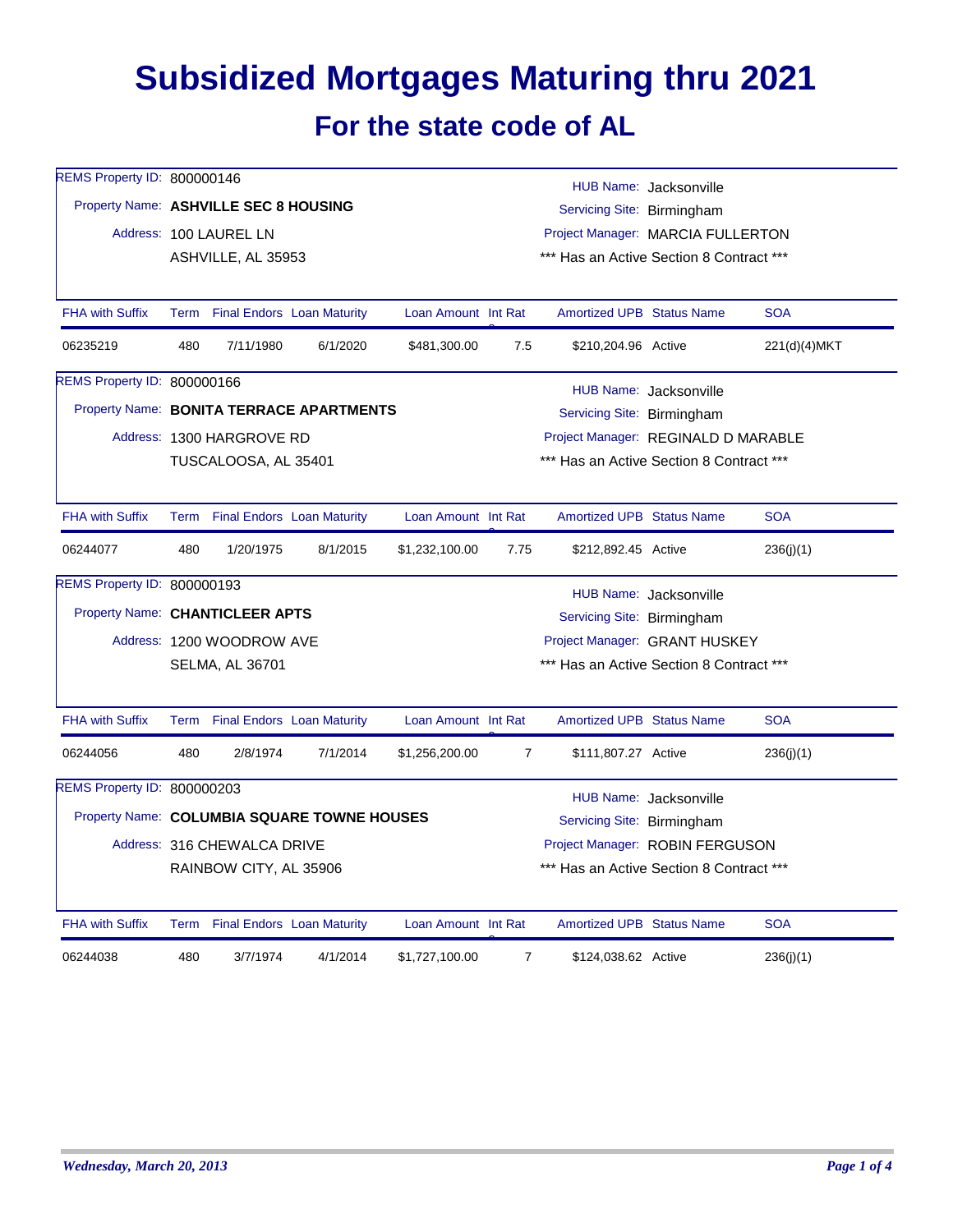| REMS Property ID: 800000205    |                                                                                                                            |                                   |           |                     |                            |                                                                               |                                             |              |  |  |
|--------------------------------|----------------------------------------------------------------------------------------------------------------------------|-----------------------------------|-----------|---------------------|----------------------------|-------------------------------------------------------------------------------|---------------------------------------------|--------------|--|--|
|                                |                                                                                                                            |                                   |           |                     |                            |                                                                               | HUB Name: Jacksonville                      |              |  |  |
|                                | Property Name: COOSA BEND APTS<br>Servicing Site: Birmingham<br>Project Manager: ROSE M REINHARDT<br>Address: 417 N 4th St |                                   |           |                     |                            |                                                                               |                                             |              |  |  |
|                                |                                                                                                                            | Gadsden, AL 35901                 |           |                     |                            | *** Has an Active Section 8 Contract ***                                      |                                             |              |  |  |
|                                |                                                                                                                            |                                   |           |                     |                            |                                                                               |                                             |              |  |  |
| <b>FHA with Suffix</b>         | Term                                                                                                                       | <b>Final Endors Loan Maturity</b> |           | Loan Amount Int Rat |                            | <b>Amortized UPB Status Name</b>                                              |                                             | <b>SOA</b>   |  |  |
| 06244025                       | 480                                                                                                                        | 8/2/1974                          | 7/1/2014  | \$256,380.00        | $\overline{7}$             | \$62,595.86 Active                                                            |                                             | 236(i)(1)    |  |  |
| REMS Property ID: 800000294    |                                                                                                                            |                                   |           |                     |                            |                                                                               | HUB Name: Jacksonville                      |              |  |  |
| Property Name: HIGHLAND MANOR  |                                                                                                                            |                                   |           |                     | Servicing Site: Birmingham |                                                                               |                                             |              |  |  |
|                                |                                                                                                                            | Address: 2040 S HIGHLAND AVE      |           |                     |                            | Project Manager: ROSE M REINHARDT<br>*** Has an Active Section 8 Contract *** |                                             |              |  |  |
|                                |                                                                                                                            | BIRMINGHAM, AL 35205              |           |                     |                            |                                                                               |                                             |              |  |  |
|                                |                                                                                                                            |                                   |           |                     |                            |                                                                               |                                             |              |  |  |
| <b>FHA with Suffix</b>         |                                                                                                                            | Term Final Endors Loan Maturity   |           | Loan Amount Int Rat |                            | Amortized UPB Status Name                                                     |                                             | <b>SOA</b>   |  |  |
| 06235147-P                     | 20                                                                                                                         |                                   | 8/1/2018  | \$0.00              | 0                          |                                                                               | \$353,881.14 Accruing/non-Payi 221(d)(4)MKT |              |  |  |
| REMS Property ID: 800000298    |                                                                                                                            |                                   |           |                     |                            |                                                                               | HUB Name: Jacksonville                      |              |  |  |
| Property Name: HILLCREST APTS  |                                                                                                                            |                                   |           |                     |                            | Servicing Site: Birmingham                                                    |                                             |              |  |  |
|                                |                                                                                                                            | Address: 161 HILLCREST ST         |           |                     |                            |                                                                               | Project Manager: MARCIA FULLERTON           |              |  |  |
|                                |                                                                                                                            | TALLASSEE, AL 36078               |           |                     |                            |                                                                               | *** Has an Active Section 8 Contract ***    |              |  |  |
|                                |                                                                                                                            |                                   |           |                     |                            |                                                                               |                                             |              |  |  |
| <b>FHA with Suffix</b>         |                                                                                                                            | Term Final Endors Loan Maturity   |           | Loan Amount Int Rat |                            | <b>Amortized UPB Status Name</b>                                              |                                             | <b>SOA</b>   |  |  |
| 06235207-G                     | 485                                                                                                                        |                                   | 2/1/2019  | \$0.00              | 7.5                        |                                                                               | \$293,782.15 Operational                    | 221(d)(4)MKT |  |  |
| REMS Property ID: 800000334    |                                                                                                                            |                                   |           |                     |                            |                                                                               | HUB Name: Jacksonville                      |              |  |  |
| Property Name: LYNWOOD TERRACE |                                                                                                                            |                                   |           |                     |                            | Servicing Site: Birmingham                                                    |                                             |              |  |  |
|                                |                                                                                                                            | Address: 270 Lynwood DR           |           |                     |                            |                                                                               | Project Manager: ROBIN FERGUSON             |              |  |  |
|                                |                                                                                                                            | MONTGOMERY, AL 36105              |           |                     |                            | *** Has an Active Section 8 Contract ***                                      |                                             |              |  |  |
|                                |                                                                                                                            |                                   |           |                     |                            |                                                                               |                                             |              |  |  |
| FHA with Suffix                | Term                                                                                                                       | <b>Final Endors Loan Maturity</b> |           | Loan Amount Int Rat |                            | Amortized UPB Status Name                                                     |                                             | <b>SOA</b>   |  |  |
| 06235124                       | 480                                                                                                                        | 11/30/1977                        | 1/1/2018  | \$1,264,900.00      | 7.5                        | \$398,111.27 Active                                                           |                                             | 221(d)(4)MKT |  |  |
| REMS Property ID: 800000352    |                                                                                                                            |                                   |           |                     |                            |                                                                               | HUB Name: Jacksonville                      |              |  |  |
| Property Name: MIDWAY GARDENS  |                                                                                                                            |                                   |           |                     |                            | Servicing Site: Birmingham                                                    |                                             |              |  |  |
|                                |                                                                                                                            | Address: 3406 DALE AVENUE         |           |                     |                            |                                                                               | Project Manager: ANITA L GARRETT            |              |  |  |
|                                |                                                                                                                            | OPELIKA, AL 36801                 |           |                     |                            |                                                                               | *** Has an Active Section 8 Contract ***    |              |  |  |
|                                |                                                                                                                            |                                   |           |                     |                            |                                                                               |                                             |              |  |  |
| <b>FHA with Suffix</b>         |                                                                                                                            | Term Final Endors Loan Maturity   |           | Loan Amount Int Rat |                            | Amortized UPB Status Name                                                     |                                             | <b>SOA</b>   |  |  |
| 06244013                       | 480                                                                                                                        | 11/30/1973                        | 12/1/2013 | \$315,349.00        | 7.5                        | \$42,403.61 Active                                                            |                                             | 236(j)(1)    |  |  |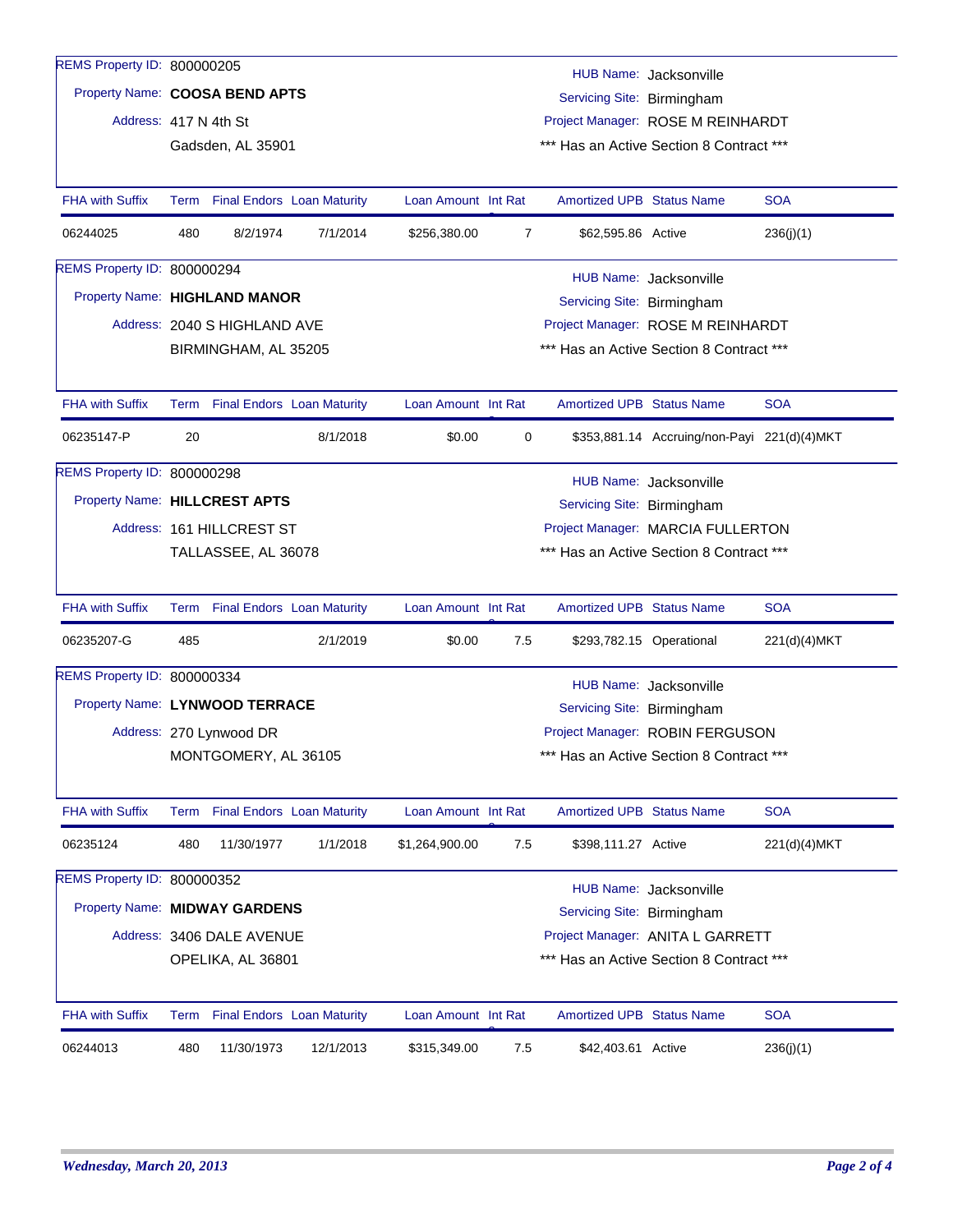| <b>REMS Property ID: 800000359</b> |                                                                                           |                                   |           |                     |                                          |                                  | HUB Name: Jacksonville                             |               |  |  |
|------------------------------------|-------------------------------------------------------------------------------------------|-----------------------------------|-----------|---------------------|------------------------------------------|----------------------------------|----------------------------------------------------|---------------|--|--|
|                                    | Property Name: MONTAUK ARMS<br>Servicing Site: Birmingham                                 |                                   |           |                     |                                          |                                  |                                                    |               |  |  |
|                                    |                                                                                           | Address: 1114 MONTAUK AVE         |           |                     | Project Manager: JOHN P YOUNG            |                                  |                                                    |               |  |  |
|                                    |                                                                                           | MOBILE, AL 36604                  |           |                     |                                          |                                  | *** Does NOT Have an Active Section 8 Contract *** |               |  |  |
|                                    |                                                                                           |                                   |           |                     |                                          |                                  |                                                    |               |  |  |
| <b>FHA with Suffix</b>             |                                                                                           | Term Final Endors Loan Maturity   |           | Loan Amount Int Rat |                                          | <b>Amortized UPB Status Name</b> |                                                    | <b>SOA</b>    |  |  |
| 06244022                           | 474                                                                                       | 10/25/1973                        | 4/1/2013  | \$518,000.00        | 7                                        |                                  | \$0.00 Active                                      | 236(j)(1)     |  |  |
| REMS Property ID: 800000394        | HUB Name: Jacksonville                                                                    |                                   |           |                     |                                          |                                  |                                                    |               |  |  |
|                                    | Property Name: PRATTWOOD APARTMENTS<br>Servicing Site: Birmingham                         |                                   |           |                     |                                          |                                  |                                                    |               |  |  |
|                                    |                                                                                           | Address: 701 E 6TH ST             |           |                     |                                          |                                  | Project Manager: ROBIN FERGUSON                    |               |  |  |
|                                    | *** Has an Active Section 8 Contract ***<br>PRATTVILLE, AL 36067                          |                                   |           |                     |                                          |                                  |                                                    |               |  |  |
|                                    |                                                                                           |                                   |           |                     |                                          |                                  |                                                    |               |  |  |
| <b>FHA with Suffix</b>             | Term                                                                                      | <b>Final Endors</b> Loan Maturity |           | Loan Amount Int Rat |                                          | <b>Amortized UPB Status Name</b> |                                                    | <b>SOA</b>    |  |  |
| 06235233                           | 480                                                                                       | 3/21/1980                         | 4/1/2020  | \$808,900.00        | 7.5                                      | \$347,039.49 Active              |                                                    | 221(d)(4)MKT  |  |  |
| REMS Property ID: 800000397        |                                                                                           |                                   |           |                     |                                          |                                  | HUB Name: Jacksonville                             |               |  |  |
| Property Name: PRESBYTERIAN APTS   |                                                                                           |                                   |           |                     |                                          | Servicing Site: Birmingham       |                                                    |               |  |  |
|                                    |                                                                                           | Address: 2211 COUNTRY CLUB AVENUE |           |                     | Project Manager: JEREMY S LOCKLEAR       |                                  |                                                    |               |  |  |
|                                    | *** Has an Active Section 8 Contract ***<br>HUNTSVILLE, AL 35816                          |                                   |           |                     |                                          |                                  |                                                    |               |  |  |
|                                    |                                                                                           |                                   |           |                     |                                          |                                  |                                                    |               |  |  |
| <b>FHA with Suffix</b>             |                                                                                           | Term Final Endors Loan Maturity   |           | Loan Amount Int Rat |                                          | <b>Amortized UPB Status Name</b> |                                                    | <b>SOA</b>    |  |  |
| 06244801                           | 480                                                                                       | 9/25/1974                         | 11/1/2014 | \$1,517,231.00      | $\overline{7}$                           | \$410,697.90 Active              |                                                    | 236(j)(1)/202 |  |  |
| REMS Property ID: 800000401        | HUB Name: Jacksonville                                                                    |                                   |           |                     |                                          |                                  |                                                    |               |  |  |
| Property Name: PRINCETON TOWERS I  |                                                                                           |                                   |           |                     |                                          | Servicing Site: Birmingham       |                                                    |               |  |  |
|                                    |                                                                                           | Address: 909 PRINCETON AVE SW     |           |                     | Project Manager: JOHN P YOUNG            |                                  |                                                    |               |  |  |
|                                    |                                                                                           | BIRMINGHAM, AL 35211              |           |                     | *** Has an Active Section 8 Contract *** |                                  |                                                    |               |  |  |
|                                    |                                                                                           |                                   |           |                     |                                          |                                  |                                                    |               |  |  |
| <b>FHA with Suffix</b>             |                                                                                           | Term Final Endors Loan Maturity   |           | Loan Amount Int Rat |                                          | Amortized UPB Status Name        |                                                    | <b>SOA</b>    |  |  |
| 062EH001                           | 480                                                                                       | 1/28/1981                         | 12/1/2020 | \$4,823,300.00      | 6.875                                    | \$2,124,810.34 Active            |                                                    | 202           |  |  |
| REMS Property ID: 800000412        |                                                                                           |                                   |           |                     |                                          |                                  |                                                    |               |  |  |
|                                    | HUB Name: Jacksonville<br>Property Name: RIVER HILL ESTATES<br>Servicing Site: Birmingham |                                   |           |                     |                                          |                                  |                                                    |               |  |  |
|                                    | Project Manager: GRANT HUSKEY<br>Address: 720 EWING AVE                                   |                                   |           |                     |                                          |                                  |                                                    |               |  |  |
|                                    | *** Has an Active Section 8 Contract ***<br>GADSDEN, AL 35901                             |                                   |           |                     |                                          |                                  |                                                    |               |  |  |
|                                    |                                                                                           |                                   |           |                     |                                          |                                  |                                                    |               |  |  |
| <b>FHA with Suffix</b>             |                                                                                           | Term Final Endors Loan Maturity   |           | Loan Amount Int Rat |                                          | <b>Amortized UPB Status Name</b> |                                                    | <b>SOA</b>    |  |  |
| 06235252-W                         | 19                                                                                        |                                   | 12/1/2021 | \$0.00              | 1                                        |                                  | \$415,058.61 Accruing/non-Payi 221(d)(4)MKT        |               |  |  |
| 06235252-V                         | 19                                                                                        |                                   | 12/1/2021 | \$0.00              | 1                                        |                                  | \$809,931.06 Accruing/non-Payi 221(d)(4)MKT        |               |  |  |
|                                    |                                                                                           |                                   |           |                     |                                          |                                  |                                                    |               |  |  |